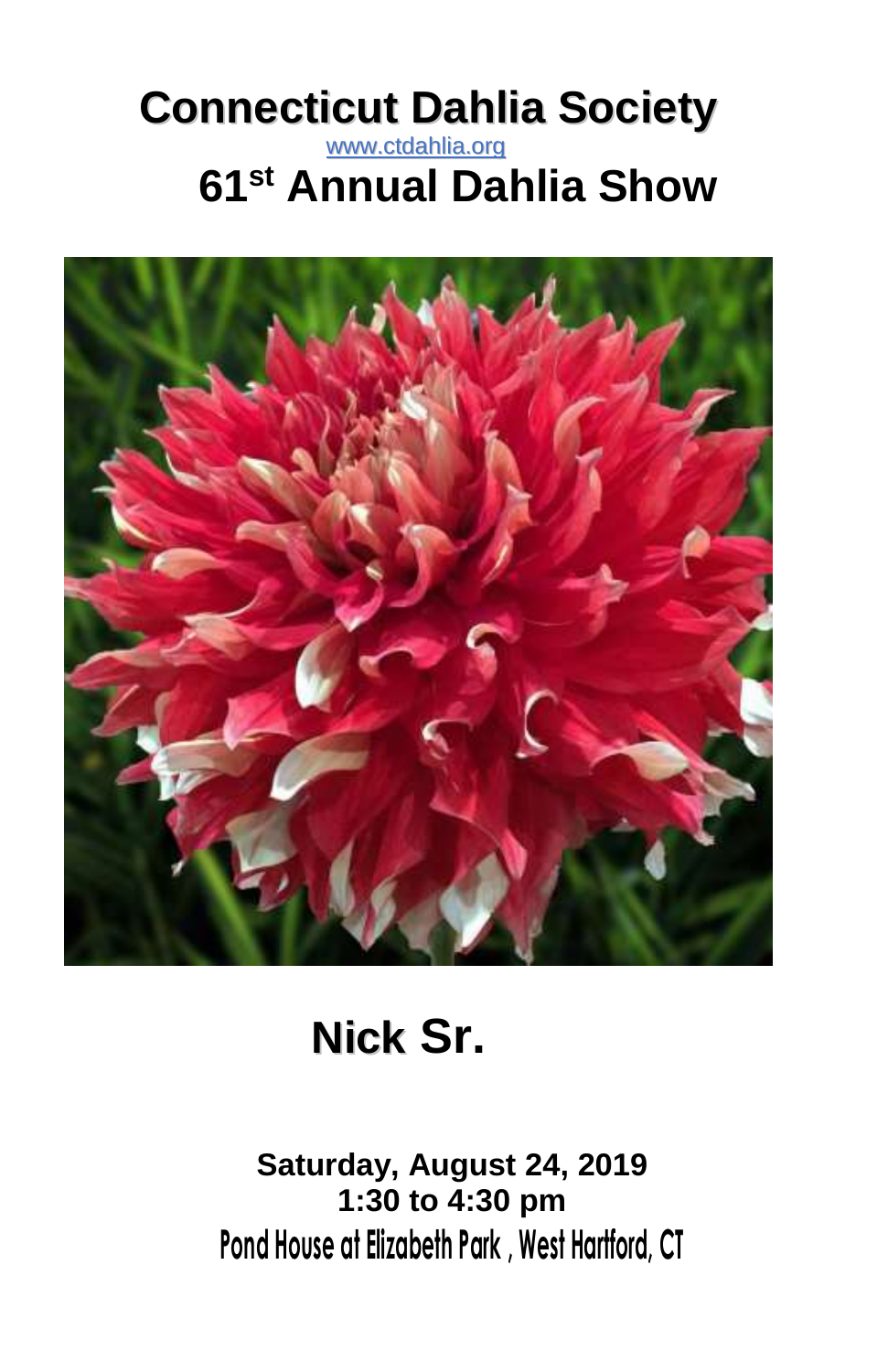#### **Connecticut Dahlia Society Officers**

| <b>President</b>        | <b>Marjorie Schnerr</b><br>mrschnerr@sbcglobal.net      |  |  |
|-------------------------|---------------------------------------------------------|--|--|
|                         |                                                         |  |  |
| <b>Vice President</b>   | <b>Jesse Peterson</b>                                   |  |  |
|                         | jessepj@sbcglobal.net                                   |  |  |
| <b>Secretary</b>        | <b>Barbara LaRochelle</b>                               |  |  |
|                         | andrebarbara@comcast.net                                |  |  |
| Treasurer               | <b>Sal Corio</b>                                        |  |  |
|                         | srcorio@hotmail.com                                     |  |  |
| <b>Editor</b>           | <b>Marilyn Lonergan</b>                                 |  |  |
|                         | marilon7@hotmail.com                                    |  |  |
| <b>Show Committee</b>   |                                                         |  |  |
| Chairman                | <b>Jesse Peterson</b>                                   |  |  |
| <b>Judges</b>           | <b>Marge Schnerr</b>                                    |  |  |
| <b>Clerks</b>           | <b>Sal Corio</b>                                        |  |  |
| <b>Show Schedule</b>    | <b>Marge Schnerr</b>                                    |  |  |
| <b>Classification</b>   | <b>Marge Schnerr</b>                                    |  |  |
| <b>Court of Honor</b>   | Jesse Peterson, Trish Gimbrone,<br><b>Elise Bennett</b> |  |  |
| Photography             | <b>Marilyn Lonergan</b>                                 |  |  |
| <b>Publicity</b>        | <b>Melanie Dumont</b>                                   |  |  |
| <b>Refreshments</b>     | <b>Marge Schnerr</b>                                    |  |  |
| Luncheon                | <b>Sal Corio</b>                                        |  |  |
| <b>Sergeant at Arms</b> | <b>Chuck Gimbrone</b>                                   |  |  |

**Cover:****Nick Sr, originated by Nicholas Gitts Sr. in 2009 Back Cover: Magic Moment, originated by Les Connell in 1983**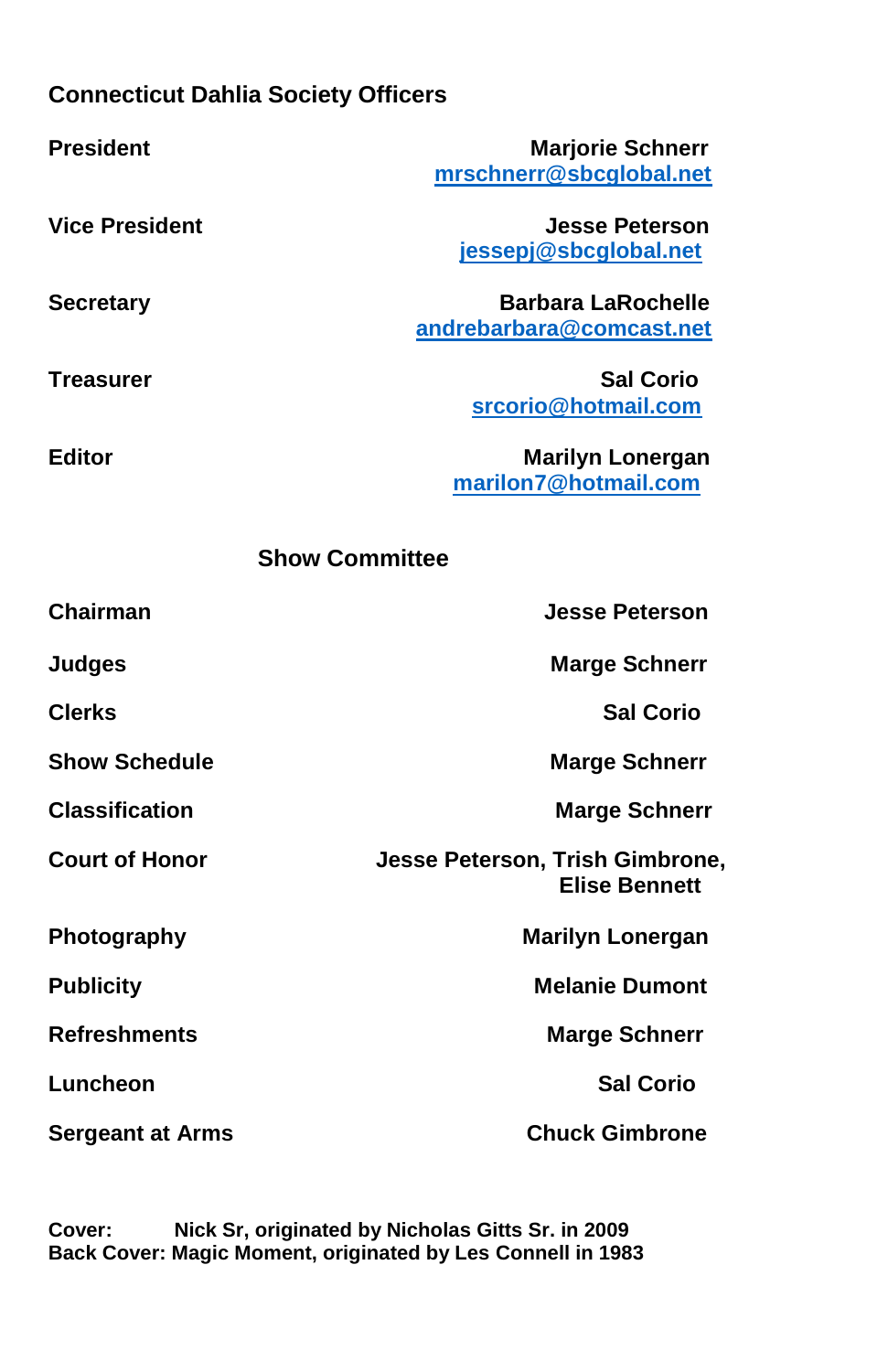## *Welcome to the Connecticut Dahlia Society's 61st Show*

**Welcome to our 61st Show. We are happy to stage this show to demonstrate the magnificence of the dahlia in all of its formations and colors.**

**We have exhibitors participating from all of New England, New York and New Jersey and we thank them for traveling the distance to come here with their blooms.**

**The Connecticut Dahlia Society also has two display gardens in Elizabeth Park for the visitors to enjoy. They are maintained by our dedicated growers so please stop by to see them.**

**We encourage membership in our society and have members who are willing to share their growing techniques.**

**Our members can be identified by their name tags. They will be willing to answer any of your questions.**

**Enjoy the show and we hope that you may decide to grow dahlias along with us.**

*Marjorie Schnerr. CDS President*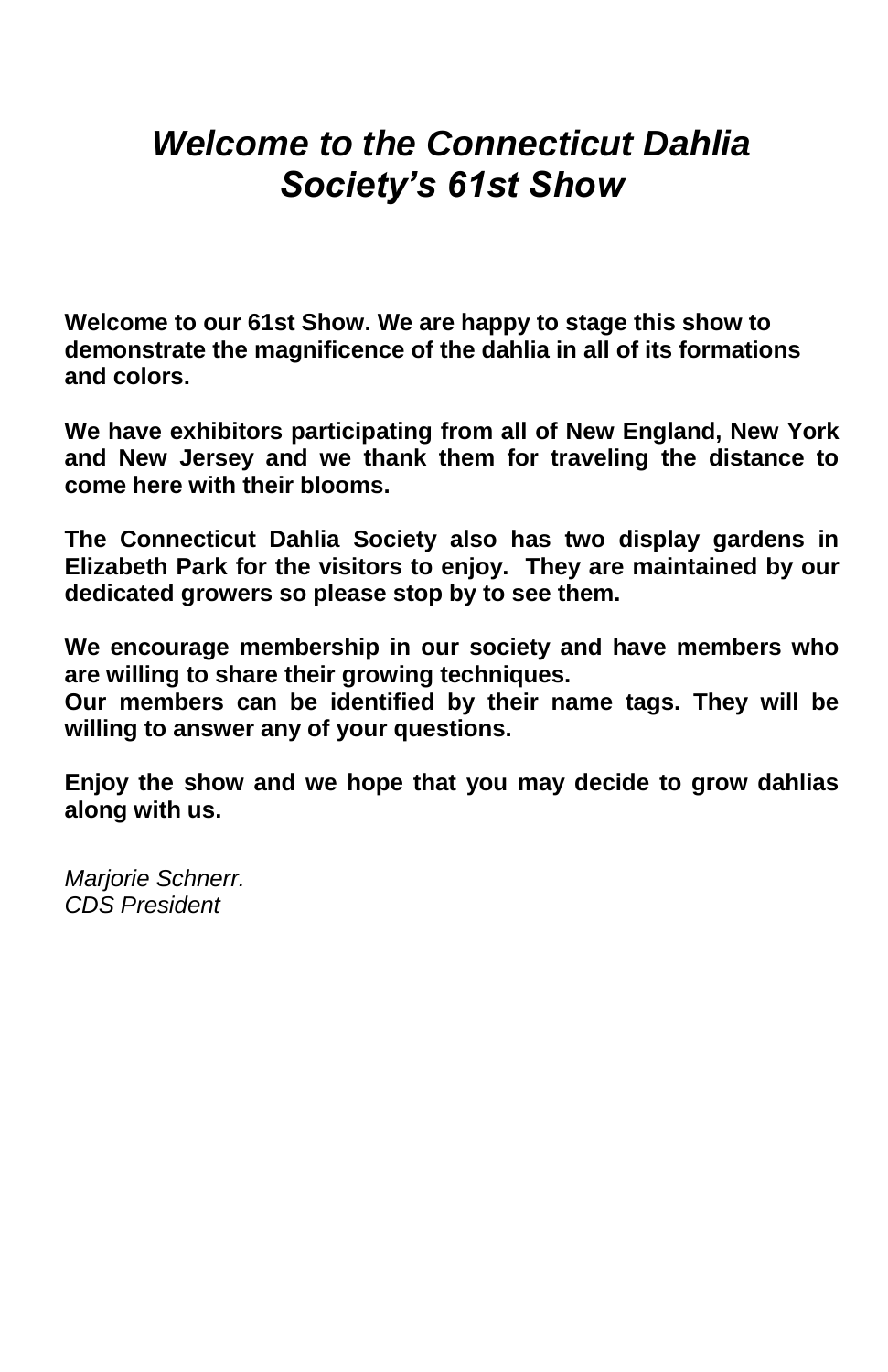# **General Show Rules**

- 1. Entries may be staged from 6 PM to 9 PM Friday, August 23rd.. and from 7 AM to 11 AM on Saturday, August 24<sup>th</sup>. Prizes will be awarded on Saturday at 2:30 on the Pond House Terrace.
- 2. **Judging will start at 11:00 AM**. Only judges, clerks and necessary show officials will be allowed on the exhibition floor during the judging.
- 3. All exhibitors must register in the **Exhibitors Registry.** The show is open to all exhibitors and no entry fee is charged.
- 4. Exhibitors will be allowed to make **unlimited entries of the same variety in a class, except where noted**. Each entry must be exhibited under the name of the grower.
- 5. **Only the use of show containers provided by the CDS is permitted in the specimen bloom classes**.
- 6. **All dahlia specimen bloom classes must possess at least one set of leaves.**
- 7. The same dahlia variety is required in all 3 bloom classes and the three blooms must be staged in a single container.
- 8. Artificial support above the top of the container, wires within the stalk or added unattached foliage is not permitted.
- 9. The name of the exhibitor or any indication of their identity must not be visible during the judging process. Entry tags must remain closed until all judging is completed for tri-color section winners and higher awards are selected. **Only NADC entry tags are to be used.**
- 10. All blooms staged in CDS containers become the property of the CDS. Entries cannot be removed from the show before the close.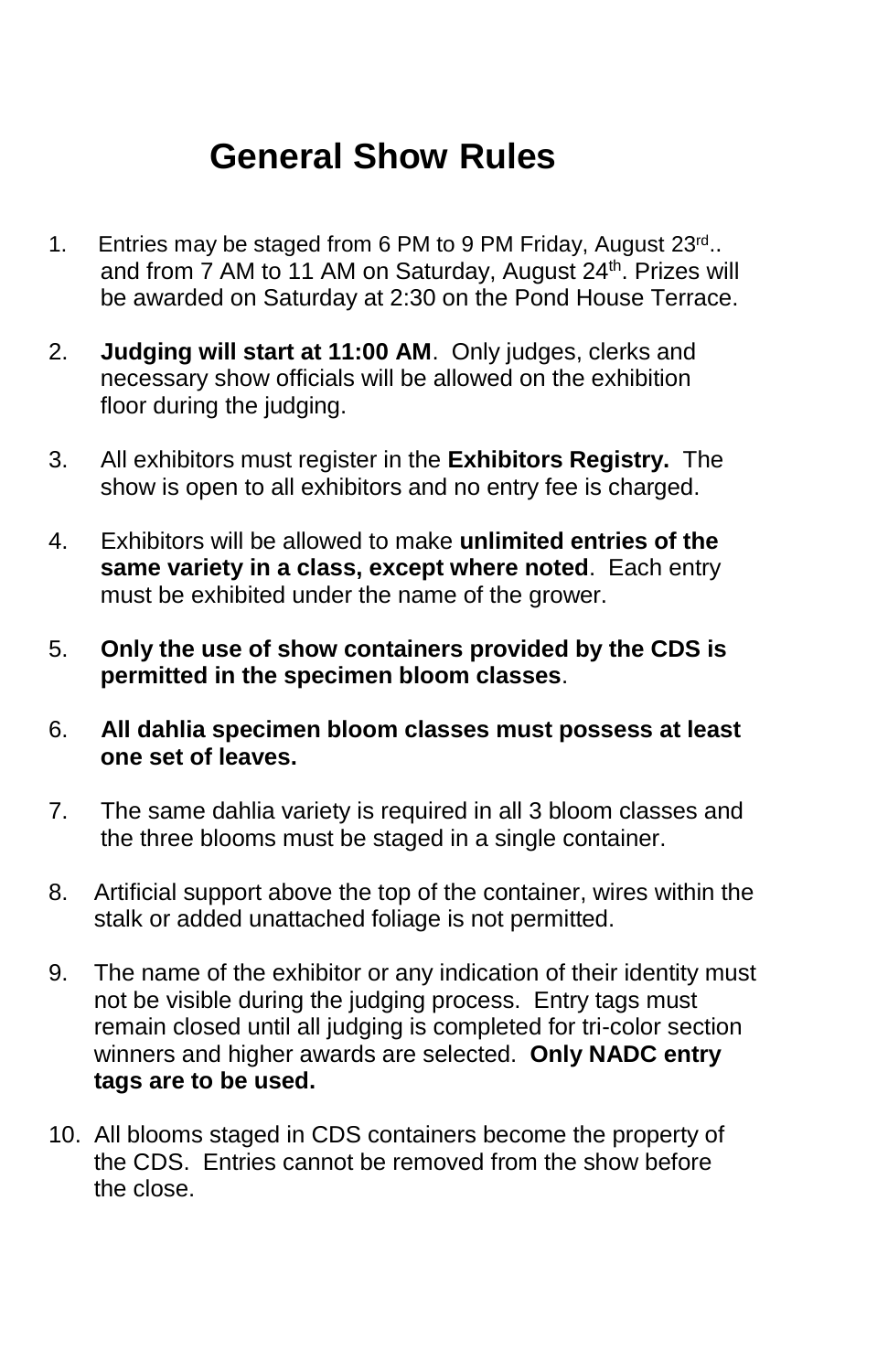- 11. Entries must be correctly labeled with the cultivar name. Incorrectly labeled named entries will be disqualified. Unnamed seedlings must have the growers ID number.
- 12. Exhibitors entering cultivars not listed in the ADS 1999-2007 Composite Listing or later Classification Handbooks must complete the form **"Senior Judge Classification Recom mendation for Unclassified Varieties**. This form must be submitted to the Judge's Chairman. See *2019 ADS Classification and Handbook of Dahlias*, pages 100-101.
- 13. Judges will award blue ribbons only if an entry is worthy of consideration for contention for a tri-color award. Second and third awards may be made in the absence of a blue ribbon winner.
- 14. **All judge's decisions are final.**
- 15. **ADS Seedling Bench Evaluation.** See the rules for this section in the "*2019 Classification and Handbook of Dahlias"* page 99.
- 16. A Novice grower is defined as an exhibitor who has never won a tri-color award in any ADS affiliated dahlia show.
- 17. The CDS is not responsible for loss or damage to exhibits or personal property, but will exercise the utmost care to protect exhibits. Baskets and vases should be labeled with the exhibitor's name and address for proper return.
- 18. The CDS Show Committee reserves the right to make additional rules or changes to the schedule if necessary and the right to remove from the show tables before or after judging, any entry it considers to be in poor condition.
- 19. Any problems with the judging are to be brought to the attention of the Chairman of the Judges.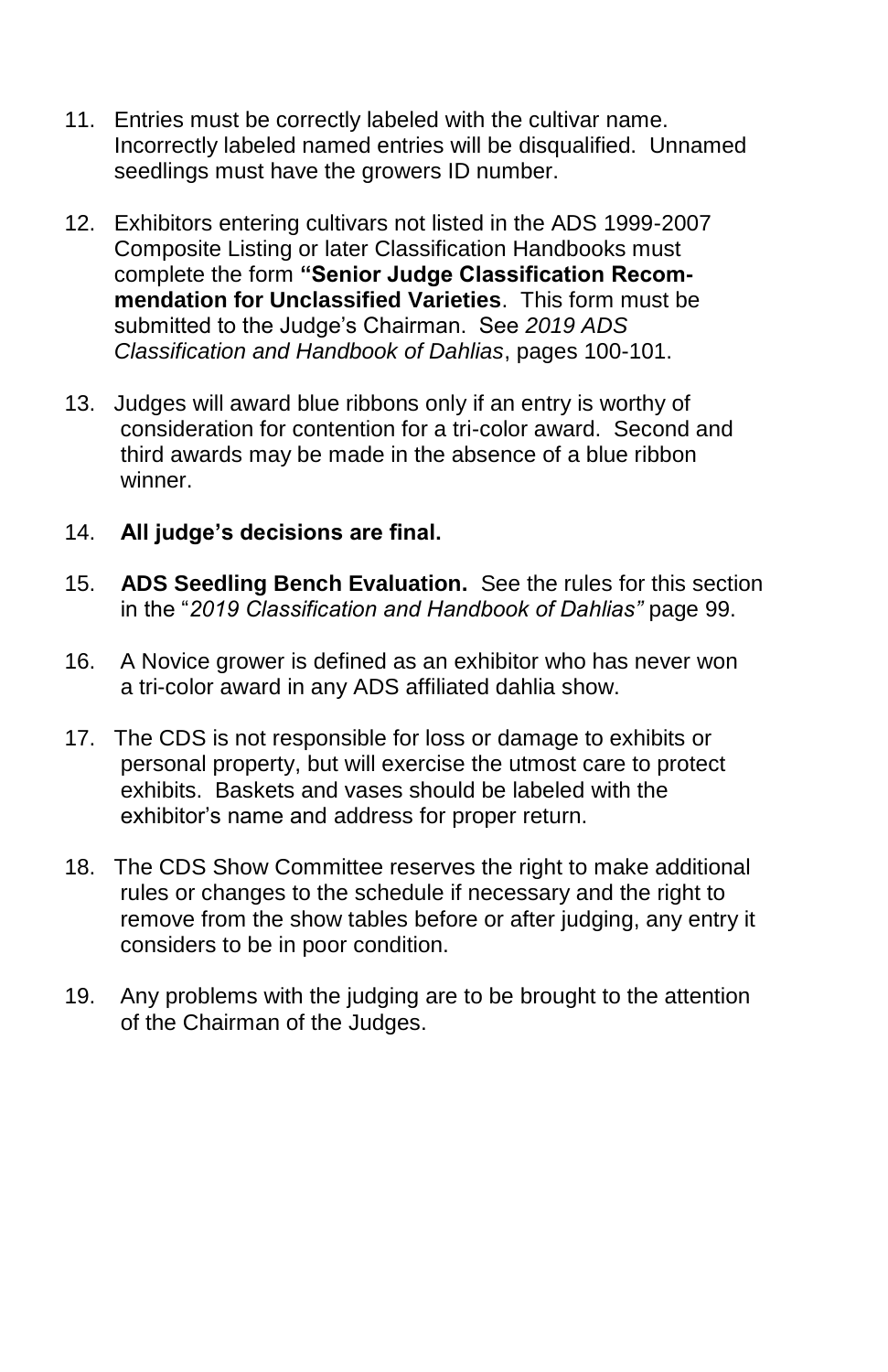#### ADS Dahlia Classification and Number Guide

#### *Copies are available at the registrar's desk or reference the 2019 ADS Classification and Handbook of Dahlias*

| <b>Open Sections</b>              |                            |       |                        |  |
|-----------------------------------|----------------------------|-------|------------------------|--|
| 1 AA                              | (FD) (ID) (SC) (C/IC/LC)   | 3AA   | (FD/ID) (SC/C/IC/LC)   |  |
| 1A                                | (FD) (ID) (SC) (C/IC/LC)   | 3A    | (FD/ID) (SC/C/IC/LC)   |  |
| 1 B                               | (FD) (ID) (SC) (C/IC) (LC) | 3B    | (FD/ID) (SC/C/IC) (LC) |  |
| 1 BB                              | (FD) (ID) (SC) (C/IC) (LC) | 3BB   | (FD/ID) (SC/C/IC) (LC) |  |
| 1 MIN                             | (FD) (ID) (SC) (C/IC/LC)   | 3 MIN | (FD/ID) (SC/C/IC/LC)   |  |
| Ball - 1 & 3 Bloom                |                            |       |                        |  |
| Miniature Ball - 1 & 3 Bloom      |                            |       |                        |  |
| Pompon - 1 & 3 Bloom              |                            |       |                        |  |
| Stellar - 1 & 3 Bloom             |                            |       |                        |  |
| Waterlily - 1 & 3 Bloom           |                            |       |                        |  |
| Peony - 1 & 3 Bloom               |                            |       |                        |  |
| Anemone - 1 & 3 Bloom             |                            |       |                        |  |
| Collarette - 1 & 3 Bloom          |                            |       |                        |  |
| Single - 1 & 3 Bloom              |                            |       |                        |  |
| Mignon Single - 1 & 3 Bloom       |                            |       |                        |  |
| Orchid - 1 & 3 Bloom              |                            |       |                        |  |
| Orchette - 1 & 3 Bloom            |                            |       |                        |  |
| Novelty Open (NO) - 1 & 3 Bloom   |                            |       |                        |  |
| Novelty Closed (NX) - 1 & 3 Bloom |                            |       |                        |  |
| Micro Classes - 1 & 3 Bloom       |                            |       |                        |  |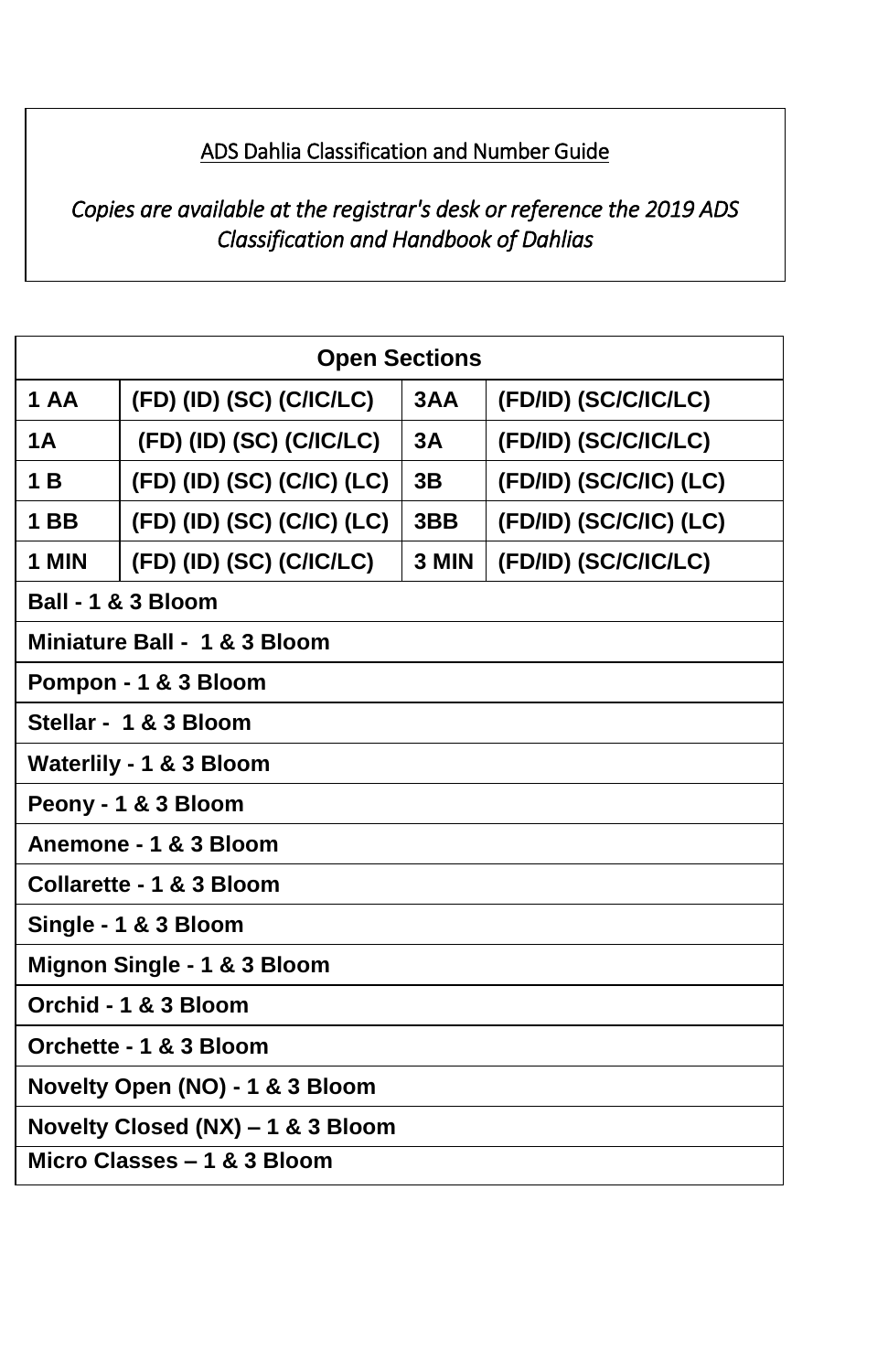#### Special Sections

**2019 New Introduction - 1 AA/A/B, 1 BB or smaller**

**Largest Bloom in Show**

**Novice - 1 AA/A, 1 B/BB, 1 Min or smaller**

**Connecticut State Origination - 1 Bloom (AA/A), (B/BB), 1 All other** 

**forms (You can find a complete list of CT originations on our website,** 

**www.ctdahlia.org)**

**Floral Bouquet**

**Floating Waterlily**

**Best Undissemninated Seedling - 1st, 2nd or 3rd year**

**ADS Seedling Bench Evaluation** 

#### **Challenge Classes**

**Nick Sr. 1 Bloom**

**Magic Moment 1 Bloom**

**Above are limited to 1 entry per exhibitor**

| <b>Basket Sections</b>       |                              |  |
|------------------------------|------------------------------|--|
| <b>AA, A, B</b>              | 5 Blooms                     |  |
| BB, BALL, MB, ST, WL         | <b>7 Blooms</b>              |  |
| Miniature, Pom, Novelty (NX) | 9 Blooms                     |  |
| Open-centered                | 9 Blooms                     |  |
| <b>Mignon Single</b>         | 13 Blooms                    |  |
| <b>Best Basket in Show</b>   | <b>Best of all tri-color</b> |  |
|                              |                              |  |

**Mixed colors of the same formation and extra foliage permitted Dahlia foliage required with additional dahlia and non-dahlia foliage enhancement permitted. Label basket bottom for return.**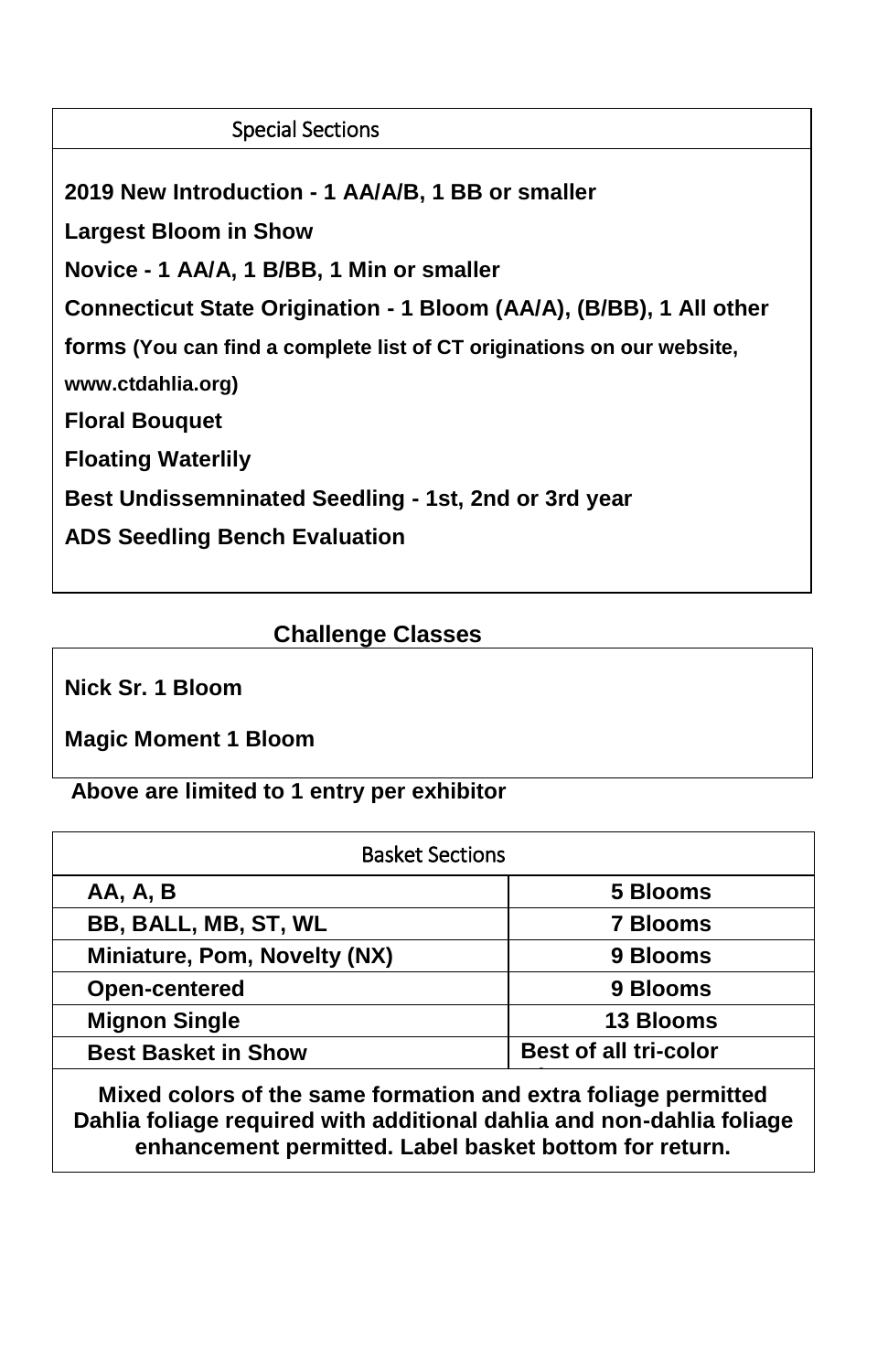## Court of Honor

#### Bold type = major award

King of the Show – Paul Smith, Our Founder, Memorial Award, Best Single AA

Queen of the Show – Harold Schnerr, Sr. Memorial Award, Best Single A

Prince of the Show – Mr. & Mrs. Walter Hardisty Memorial Award Best Single B

Princess of the Show, Best Single BB

Duchess of the Show**,** Best Single Miniature

Best Bloom of Nick Sr. the Nick Paternostro Memorial

Best Bloom of Magic Moment the Patsy Paternostro Memorial

**Best AA – 1 Bloom FD, ID, SC, (C/IC/LC)** 

**Best 3 AA – (FD/ID) - Tekla Tedesco Memorial Award** 

**Best 3 AA – (SC/C/IC/LC)** 

**Best A - 1 Bloom FD, ID, SC, (C/IC/LC)** 

**Best 3 A - 3 Blooms, (FD/ID) Best 3 A - 3 Blooms, (SC/ C/IC/LC)**

**Best B - 1 Bloom FD, ID, SC, (C/IC), LC Best 3 B - 3 Blooms (FD/ ID) (SC/C/IC), LC**

**Best BB - 1 Bloom FD, ID, SC, (C/IC), LC Best 3 BB - (FD/ID), (SC/C/IC), LC**

**Best Miniature - 1 Bloom FD, ID, SC, (C/IC/ LC) Best Miniature - 3 Blooms (FD/ID), (SC/ C/IC/ LC)**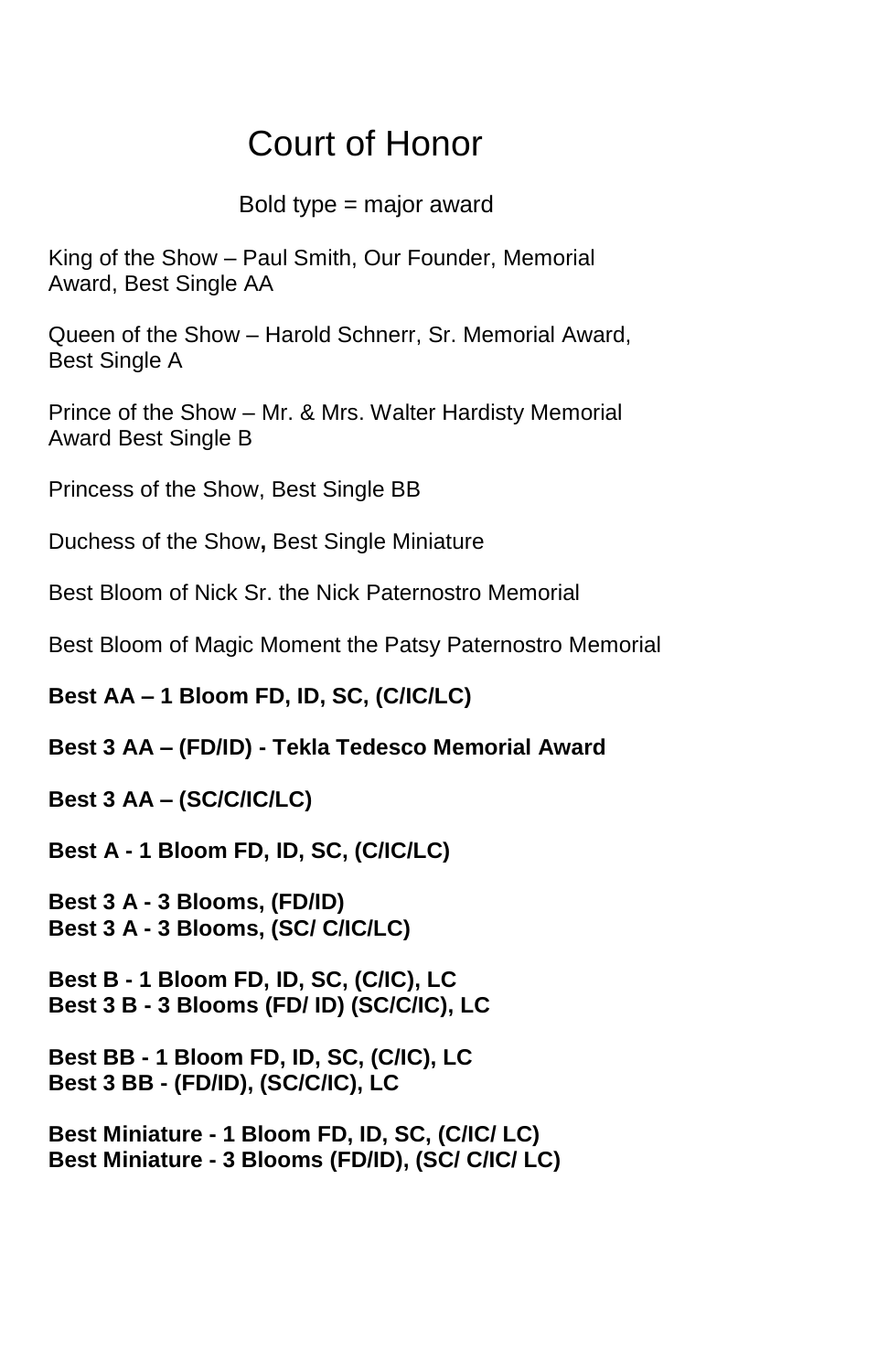## Court of Honor

 **Best Ball – 1 Bloom- 1 and 3 Blooms**

 **Best Miniature Ball – 1 Bloom and 3 Blooms**

 **Best Pompon – 1 and 3 Blooms**

**Best Stellar – 1 and 3 Blooms**

**Best Waterlily – 1 and 3 Blooms**

**Best Novelty Fully Double, Peony, Anemone, Novelty Open, Collarette, Orchid, Orchette, Single, Mignon Single–1and 3** 

**Best Micro – 1 and 3**

**Best Dahlia Baskets – 13 Sections**

Best Basket in Show from the tri-color winners

**Floral Bouquet**

**Best Floating Waterlily Dahlia** 

**Best 2019 Introductions – 1 Bloom (AA/A/B) and (1BB or Smaller)**

**Connecticut Originations – 1 Bloom AA/A, B/BB, any other form**

**Largest in Show – diameter x depth from any section**

**Novice Section – 1 Bloom (AA/A), (B/BB), (Miniature or smaller)**

**Best Undisseminated Seedling – ADS Bronze Medal Certificate**

 **ADS Seedling Bench Evaluation – Seedling Achievement Ribbon**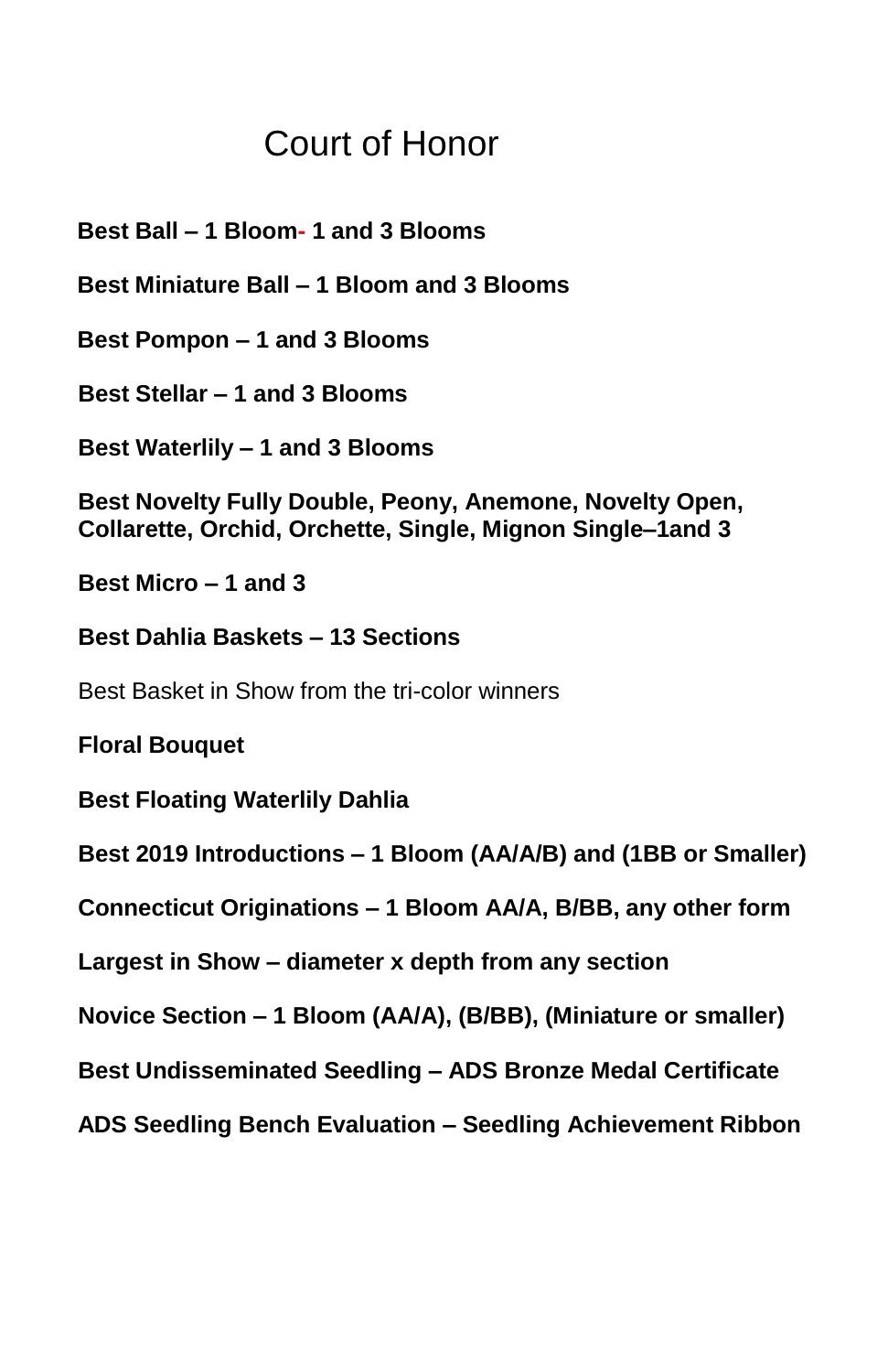# SPECIAL SECTIONS

*FLORAL BOUQUET*

**Dahlias must predominate**

*FLOATING WATERLILY* 

**A single "waterlily" bloom floating in a clear glass bowl no larger than 12 inches in diameter. You may use additional dahlia foliage.**

### **Prize Donors**

Mr. & Mrs. James Dumont Mr. & Mrs. Nick Paternostro Mr. & Mrs. Chuck Gimbrone Mr. Jesse Peterson Mr. & Mrs. Edward Hennessy Miss Marjorie Schnerr Mr. Joseph Jasonis Mrs. Joyce Sterling Dr. & Mrs. Richard Kayne Mrs. Betsey Szymczak Mr. Dennis Kirchner Mrs. Marilyn Wardell Mr. & Mrs. Andre LaRochelle Mr. Kevin Wasilewski Mr. & Mrs. William Lonergan

Mr. Ed Bonci & Ms. Pam Jenson Mr. & Mrs. Jeffery Merrow

### **Booster Donors**

Mr. Ronald Blanchette & Mr. Dennis Kirchner Ms. Elise Bennett Mr. & Mrs. Andre LaRochelle Mr. Ed Bonci & Ms. Pam Jenson Mr. & Mrs. William Lonergan Ms. Brooke Carta & Mr. & Mrs. Nick Paternostro Mr. Steve Skultety Mr. Jesse Peterson Mr. & Mrs. James Dumont Miss Mariorie Schnerr Mr. & Mrs. Joseph Jasonis Mr. Kevin Wasilewski Dr. & Mrs. Richard Kayne

- 
- 
- 

- 
-